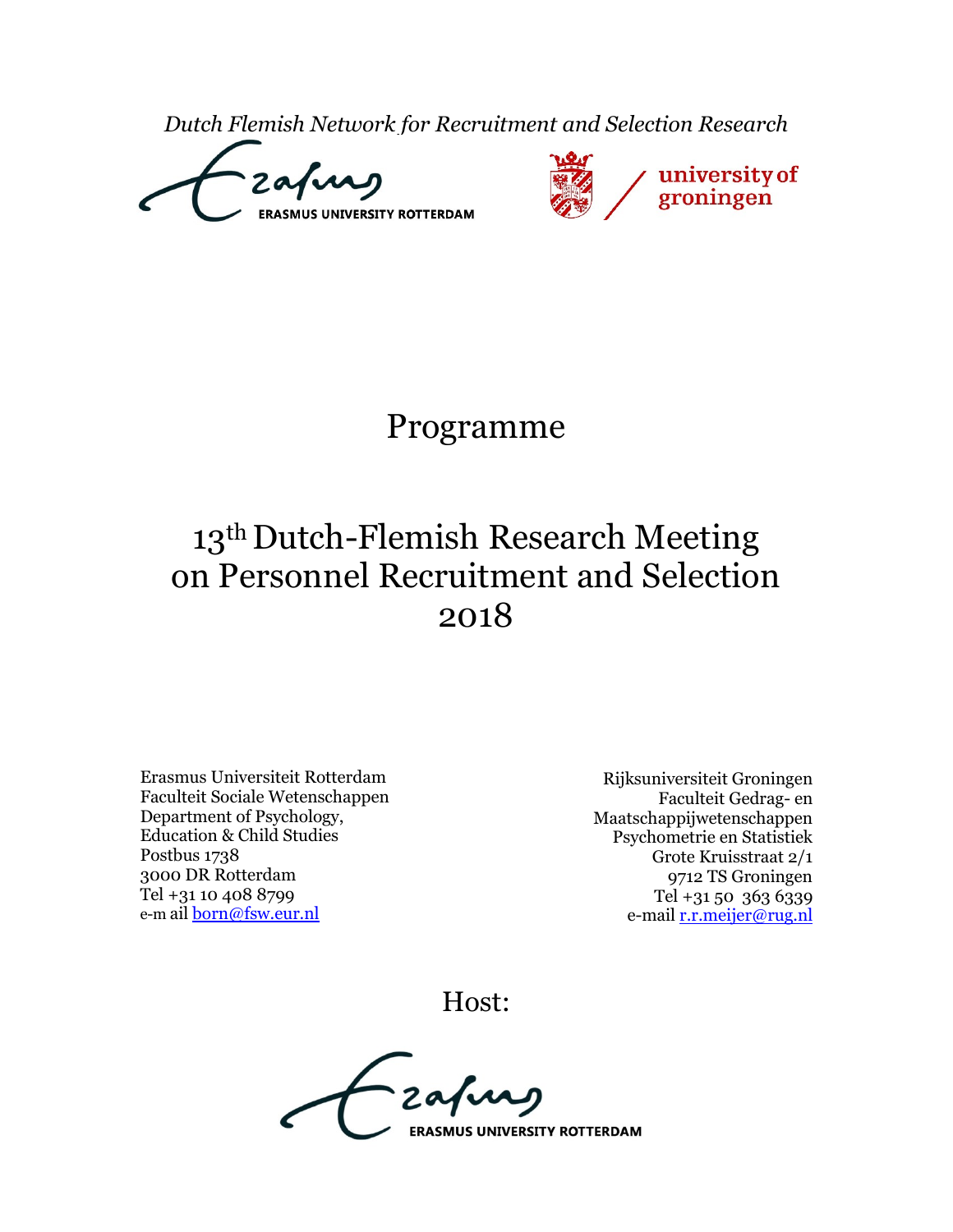#### **Programme 13th annual meeting Dutch-Flemish Network for Recruitment and Selection Research**

**Friday 19 October 2018** 

#### **Erasmus MC Rotterdam Onderwijsruimte 72**

9.15h-9.45h Coffee & tea 9.45h-10.00h Welcome 10.00h-11.00h Keynote Dr. Marcel Veenman (IMO - Institute for Metacognition Research) *Assessing metacognitive skills for selection of (medical) students.* 11.00h-11.15h Coffee break 11.15h-11.45h Presentation Lokke Gennissen (Erasmus MC) *Unraveling the selection game; Looking at medical residency selection through a lens of diversity*  11.45h-12.15h Presentation Tom Bergkamp (University of Groningen) *Talent identification in soccer* 12.15h-13.00h Pitches 13.00h-14.00h Lunch break 14.00h-14.30h Presentation Dr. Jonas Lang (Ghent University) *General mental ability and specific abilities: Their relative importance for extrinsic career success* 14.30h-15.00h Presentation Dan Asfar (Vrije Universiteit Amsterdam; NOA B.V.) *The CRT-SC: Development of an implicit instrument to assess self-control* 15.00h-15.45h Break with speeddating 15.45h-16.15h Presentation Dr. René Butter (RBPA) *Validating the PhD Personality Questionnaire using objective performance data* 16.15h-16.45h Presentation Ard Barends (Vrije Universiteit Amsterdam) *Gamified personality assessment: Virtual cues of honesty-humility* 16.45h-17.00h Closing remarks 17.00h-18.00h Drinks and walk to Biblio 18.00h Dinner at Biblio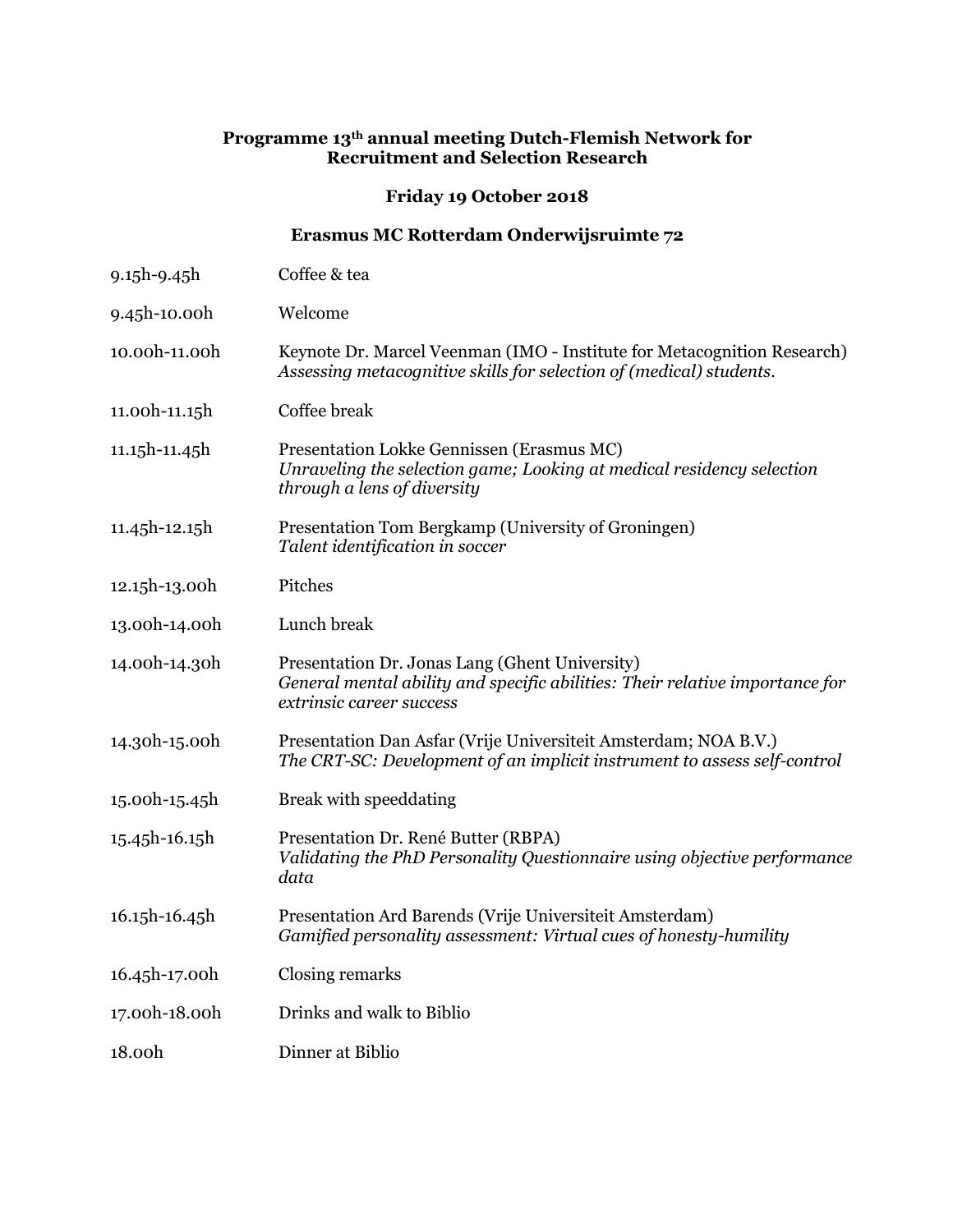#### **Abstracts**

#### **Assessing metacognitive skills for selection of (medical) students.**

#### *Marcel V.J. Veenman<sup>1</sup>*

<sup>1</sup> IMO - Institute for Metacognition Research

This keynote will address the relevance of metacognitive skills for learning and achievement. After a short introduction of metacognition, the main focus will be on methods for the assessment of metacognitive skills. The advantages and pitfalls of various methods, such as self-report questionnaires, observation and thinking aloud, and computer-based assessments, will be discussed. In particular, the Ageing task will be demonstrated, a computer task with online registration of metacognitive activities in logfiles. In studies at LUMC and Erasmus University, the Ageing task has been used to investigate its usefulness in selecting medical students for admission, next to secondaryschool marks and entry tests. Some preliminary results from the Leiden study will be presented. Alternatively, the assessment of metacognitive skills may also provide information about students at risk when courses in the curriculum put higher demands on the students (e.g. when learning to apply medical knowledge in diagnostic practices). Early identification of such students allows for timely instruction and training of metacognitive skills to prevent them from dropping out. Marcel Veenman studied cognitive psychology and obtained his PhD at the University of Amsterdam.

He was affiliated to the Dept. of Developmental & Educational Psychology at Leiden University for over 20 years. In 2012 he became director of the Institute for Metacognition Research, with the aim to bring knowledge about metacognition into the field of educational practice. He published a hundred scientific articles, books, and book chapters. Moreover, he was the founding Editor of *Metacognition and Learning*, an international journal published by Springer. He also founded a special interest group on Metacognition within EARLI.

#### **Unraveling the selection game; Looking at medical residency selection through a lens of diversity**

*Lokke M. Gennissen<sup>1</sup>*

<sup>1</sup>Erasmus MC, Rotterdam

**Introduction:** The increasing societal diversity is not yet represented by our medical workforce. Selection practices could play a part in this, since selection committees are the proverbial gatekeepers of the workforce. Currently, little is known on decision-making by selection committees in practice. This knowledge is essential when intending to optimize selection concerning diversity. Therefore, we conducted two studies to explore how residency selection decision-making occurs in practice.

**Methods:** Taking two different approaches, we analyzed six selection procedures within four specialties in two Dutch regions. The first study entailed a qualitative template analysis study with a socio-constructivist perspective. Data included transcripts of interviews with committee members at several moments in the procedure and of decision-making meetings. In the second study, we examined interaction patterns in the decision-making meetings. We performed a qualitative analysis drawing upon concepts of conversation analysis on transcripts of the actual meetings.

**Results:** The first study revealed that it is quite a challenge for candidates to portray themselves as the most desirable candidate. They ought to balance between playing the game and being authentic;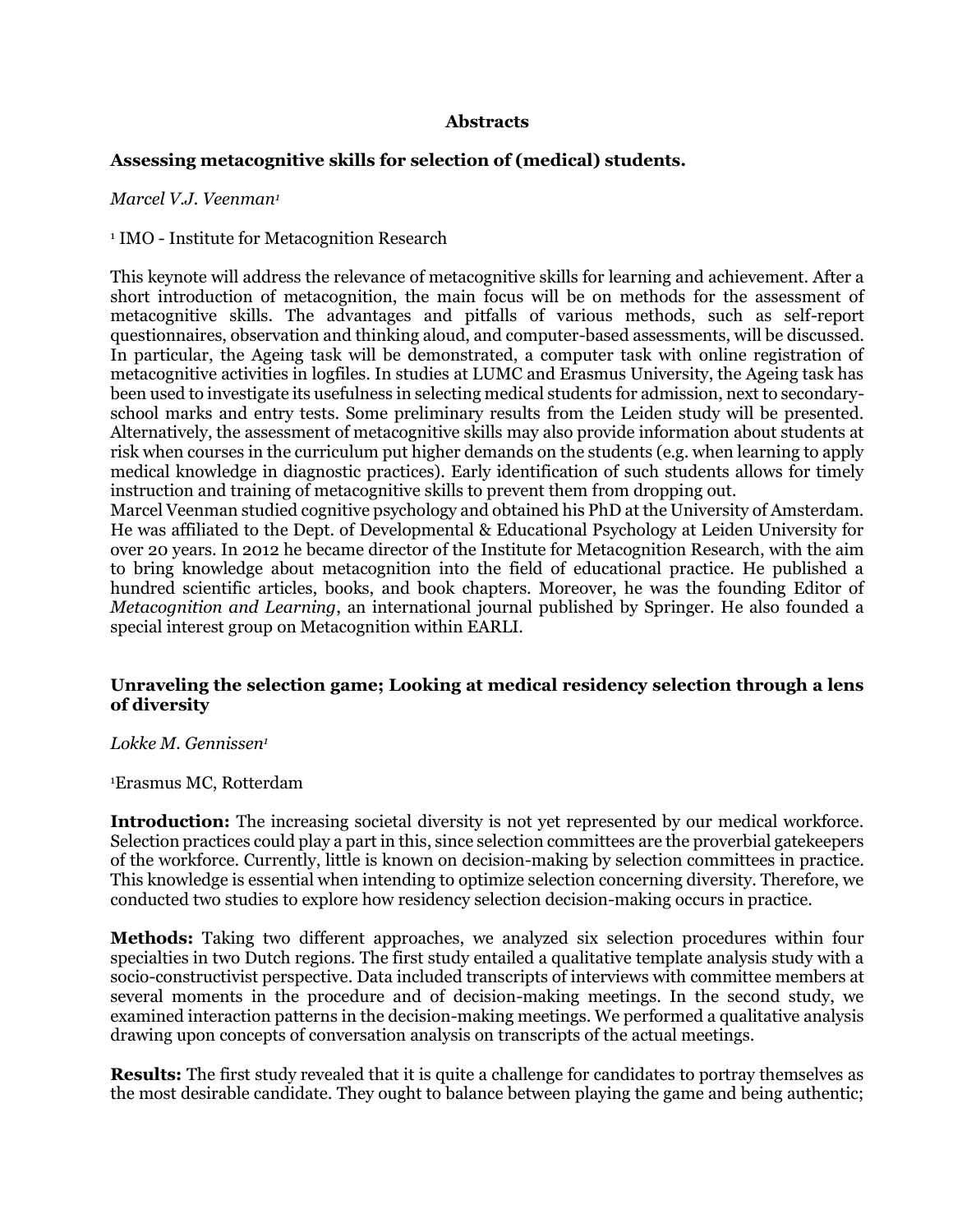between fitting in and standing out. Although committees have a welcoming stance to diversity, their practices are (unintentionally) preventing them from hiring diverse candidates. Our second study identified a wide variety of interactional practices. We describe the structure, interactional norms and conventions of two meetings that were illustrative of two very different interactional patterns.

**Discussion:** Both studies provided insights on actual selection practices and gave us indications of potential additional barriers for diverse candidates. The fine balances and implicit rules of the game are challenging for all candidates, yet presumably an even bigger obstacle for diverse candidates. Structure, interactional norms and conventions affect conversational participation of committee members. Given the importance of diverse perspectives on candidates, making conscious decisions about the interaction in these meetings could be beneficial for enhancing diversity. Studying actual selection practices allows identifying (unintentional) barriers for diversity in selection procedures.

#### **Talent identification in soccer**

*Tom L.G. Bergkamp<sup>1</sup>*

#### <sup>1</sup>University of Groningen

Talent identification programs in sports aim to detect promising athletes who have the potential to excel. Typically at a young age, these players are selected and recruited for specialized development programs that provide the appropriate learning conditions, facilities, equipment, and staff to realize the players' potential. In order to complement the subjective assessment of players' potential by coaches and talent scouts, many studies have aimed to estimate the empirical relationships between performance characteristics and talent in sports in general, and in specific sports such as soccer. However, the talent identification literature faces some methodological issues, with respect to study design, validity and utility, that may hinder its practical and scientific impact. For example, a recent review of the soccer talent identification literature shows that the use of a selection decision as the criterion, instead of soccer-specific performance, prohibits the assessment of individual differences on an outcome measure. Moreover, the focus on isolated performance components as predictors may limit their predictive validity. Furthermore, researchers in sport sciences often overlook the impact of restriction of range on the generalizability of findings, and the effect of the base rate on the utility of selection procedures. In this presentation I will discuss these issues and how principles from selection psychology have been overlooked in the talent identification literature. Moreover, I will talk about the aims and objectives of my PhD project at FC Groningen, and discuss some ideas for future studies related to performance prediction and selection in soccer.

#### **General mental ability and specific abilities: Their relative importance for extrinsic career success**

#### *Jonas W.B. Lang<sup>1</sup> , & Harrison J. Kell<sup>2</sup>*

<sup>1</sup>Department of Personnel Management, Work, and Organizational Psychology - Ghent University, Ghent 9000, Belgium, Email[: jonas.lang@ugent.be](mailto:jonas.lang@ugent.be) <sup>2</sup>Academic to Career Research Center, Research & Development, Educational Testing Service,

Princeton, NJ 08541, USA, Email: [hkell@ets.org](mailto:hkell@ets.org)

Recent research on the role of general mental ability (GMA) and specific abilities in work-related outcomes has shown that the results differ depending on the theoretical and conceptual approach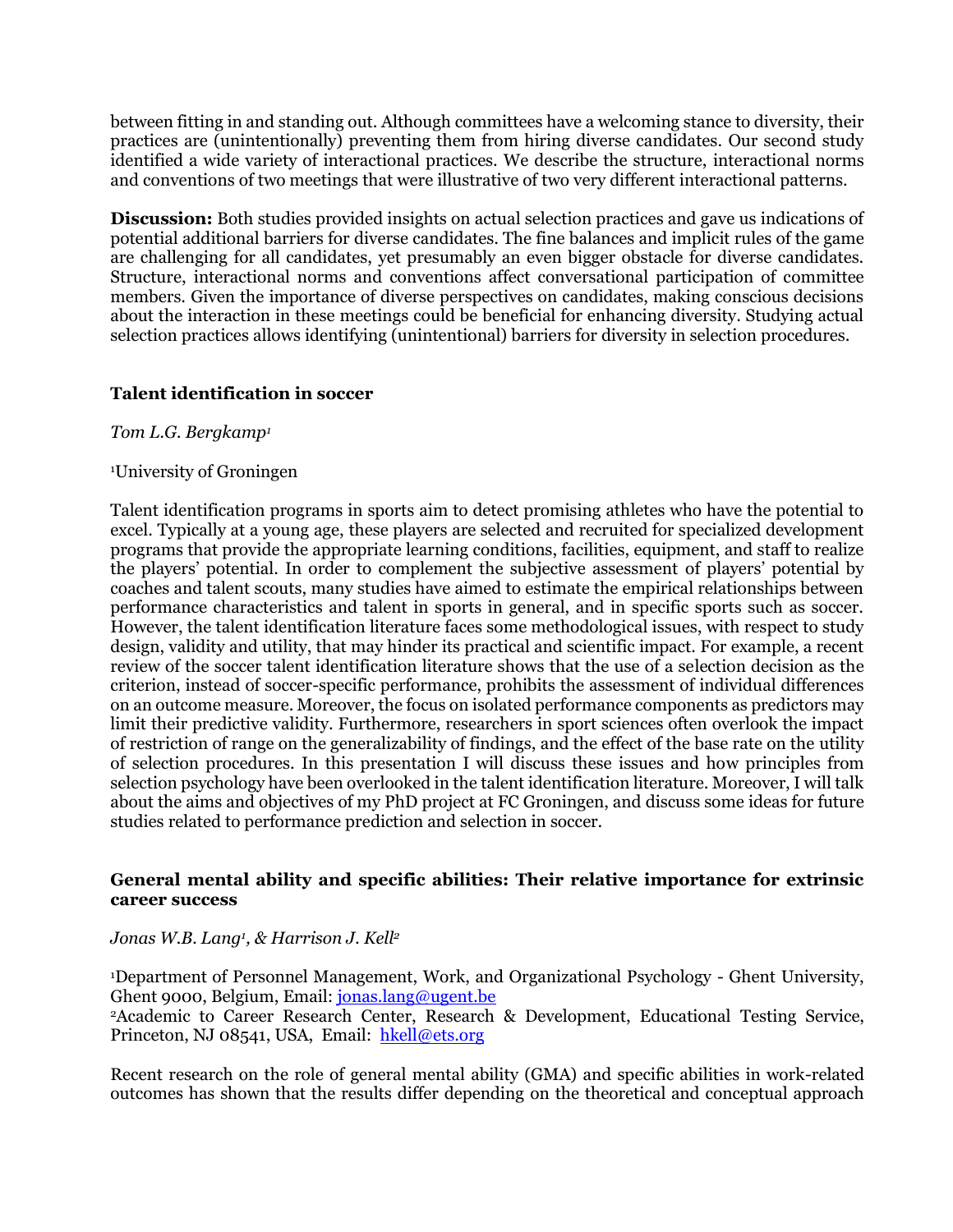that researchers use. While earlier research has typically assumed that GMA causes the specific abilities and has thus used incremental validity analysis, more recent research has explored the implications of treating GMA and specific abilities as equals (differing only in breadth and not subordination) and has used relative importance analysis. In this paper, we extend this work to the prediction of extrinsic career success operationalized as income and the attainment of jobs with high prestige. Results, based on a large national sample, revealed that GMA and specific abilities measured in school were good predictors of job prestige measured after 11 years and income measured 11 years and 51 years later toward the end of the participants work life. As expected, GMA was a dominant predictor in incremental validity analyses. However, in relative importance analyses, visuospatial and mathematical abilities were better predictors of income after 11 years than GMA and mathematical abilities also were more important than GMA after 51 years. Verbal and mathematical abilities were better predictors of job prestige than GMA.

## **The CRT-SC: Development of an implicit instrument to assess self-control**

*Dan Asfar1,2, Marise Ph. Born1,3, Janneke K. Oostrom<sup>1</sup> , & Mark van Vugt<sup>1</sup>*

<sup>1</sup> Vrije Universiteit Amsterdam, Amsterdam, The Netherlands

<sup>2</sup> NOA B.V., Amsterdam, The Netherlands

<sup>3</sup> Erasmus University Rotterdam, Rotterdam, The Netherlands

#### **Purpose**

In recent years, organizational scholars have started to adopt implicit measures of personality and attitudes. One of these implicit instruments is the conditional reasoning test (CRT; James, 1998). In the current study, we developed a CRT to measure trait self-control (the CRT-SC), and examined the validity of this instrument for predicting contextual performance.

#### **Design/Methodology/Approach/Intervention**

In an online study  $(N = 247)$ , we administered the CRT-SC (26 items) together with measures of personality, a persistence task, and a self-report of contextual performance.

## **Results**

CRT-SC scores were positively correlated with scores on self-control  $(r = .20, p < .001)$ , Conscientiousness  $(r = .35, p < .001)$ , and personal initiative  $(r = .15, p < .01)$ , and negatively correlated with counterproductive work behavior (*r* = -.39, *p* < .001) and procrastination (*r* = -.29, *p* < .001). However, CRT scores were not significantly correlated with organizational citizenship behavior  $(r = .10, p = .11)$  and a persistence task  $(r = .08, p = .18)$ .

#### **Limitations**

In future research we should further improve the items. Also, future research should use otherreports and objective outcomes, and examine the cross-cultural validity of the CRT-SC.

## **Research/Practical Implications**

The CRT-SC yields benefits in assessment due to its implicit nature, which should diminish or eliminate the possibility of faking.

#### **Originality/Value**

The present study integrates findings from the field of social and cognitive psychology, and examines its potential value for the development of a novel selection instrument.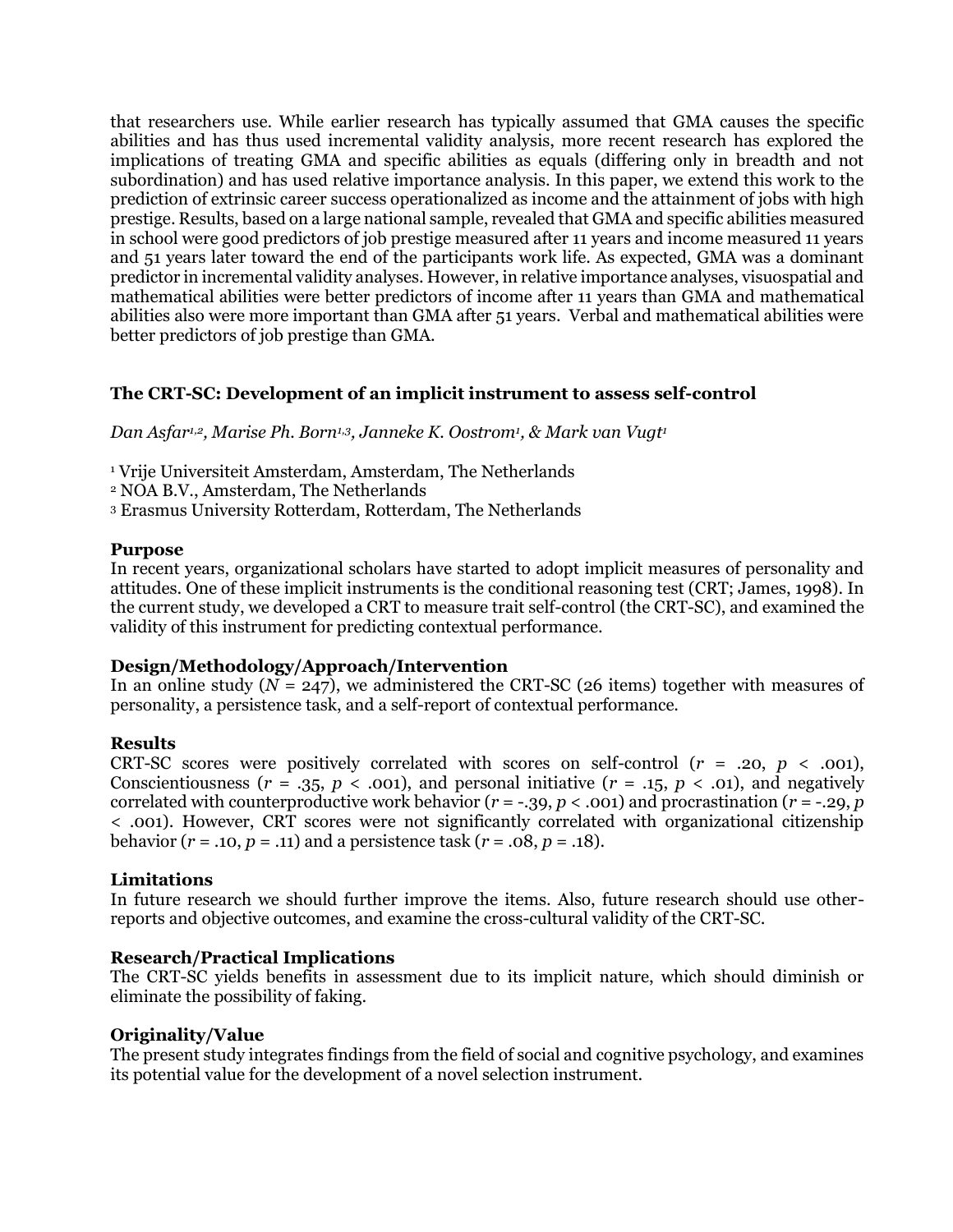#### **References**

James, L. R. (1998). Measurement of personality via conditional reasoning. *Organizational Research Methods*, *1*, 131-163.

## **Validating the PhD Personality Questionnaire using objective performance data**

*Dr. René Butter<sup>1</sup>*

<sup>1</sup>RBPA

Research among PhD candidates shows a relatively high prevalence of tension, depression and lack of sleep. They also report a lack of personalized coaching by their supervisors. PhD coaching seems to be mainly focused on working in a scientific setting, whereas almost 70% of Dutch PhD candidates will find a position outside academia after finishing the PhD.

The PhD Personality Questionnaire was developed to improve the selection and coaching of PhD candidates. It measures five dimensions including time management and cooperation. The PPQ is a so called "ecological personality scale" with a high ecological validity. Butter and Born (2012) showed that it significantly predicts Ph.D. performance criteria and has incremental validity beyond Big Five, narrow trait and frame-of-reference scales. The criteria in this study were subjective ratings of PhD success by supervisors.

A recent study uses objective outcome measures: finishing the PhD or not, publication success, and type of research job after the PhD. New data on the participants of the 2012 study ( $N = 329$ ) were collected by retrospectively searching the internet. The results show that time management is not only substantially related to supervisor ratings, but also shows a significant mean difference between finalizing the PhD (or not) with a large effect size (Cohen's  $d = .79$ ). Time management also correlates with publication success. The cooperation scale is significantly related to working in academic research versus more applied or practice oriented research. Years after completing the PPQ, participants showing a relatively high cooperation score are overrepresented in applied research contexts. Accordingly, the PPQ is a valuable tool to support HRM processes for PhD candidates. It may also remedy the lack of coaching experienced by PhD candidates by supporting a long term research career management.

## **Gamified personality assessment: Virtual cues of honesty-humility**

## *Ard Barends<sup>1</sup>*

## <sup>1</sup>Vrije Universiteit Amsterdam

Reliable, unobtrusive behavioral cues of personality can be found in how people customize their office environment and how they choose to dress themselves. Coding these hidden cues is a labor-intensive process and therefore difficult to use for practical purposes. Yet, measuring people's choices in a virtual, gamified environment may be a suitable substitute. Such virtual cues may be more opaque than personality inventories and could therefore be somewhat more difficult to fake. Earlier work on unobtrusive personality cues has been conducted using the Big Five, but it is yet unknown whether Honesty-Humility, a factor not well covered by the Big Five, can also be assessed in a virtual environment. In three studies, we investigate whether Honesty-Humility can be inferred from virtual behavioral cues. In the first study 104 students completed the HEXACO-100 and selected between